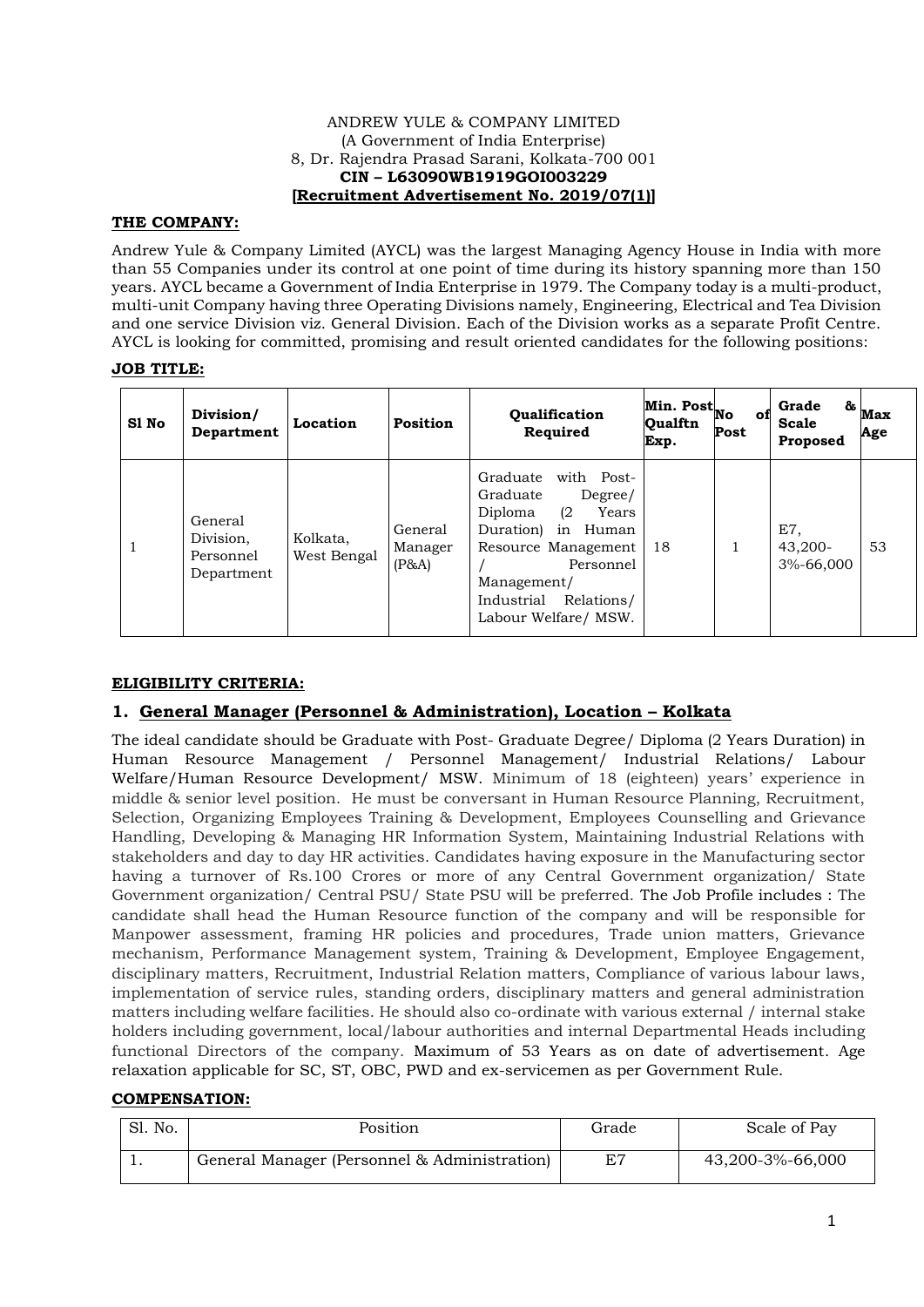Apart from Basic Pay, the post carries Dearness Allowance (IDA pattern), House Rent Allowance, Medical reimbursement, Leave Travel Concession, Leave, Conveyance & food allowance/lunch in accordance with the policy of the Company. Encashment of Privilege Leave. Coverage in terms of contributory Provident Fund, Gratuity as per rule is also applicable.

### **How to Apply:**

- a. Candidates satisfying the conditions of eligibility criteria shall apply on-line through our website www.andrewyule.com -> appointments -> Click here to apply Online from 05.10.2019 to 28.10.2019. No other mode of submission of application is allowed.
- b. Before applying on-line, a candidate must have a PAN /Aadhaar card, an active email ID and a mobile phone number which must remain valid for at-least a twelve-month period for future communication (including issue of call letters).
- c. The candidate should have scanned copy of Latest passport photograph in JPG/JPEG format (size not exceeding 1 MB) ready for uploading before applying on-line.
- d. Queries, if any, may be addressed to the following e-mail id  $pna@andrewycle.com$ .
- e. AYCL shall not be responsible, if candidates fill up their details wrongly and consequently their application is rejected.

#### **Other Conditions:**

- (i) The candidates meeting the eligibility criteria need only apply. The candidates will be required to produce the original documents in support of qualification, experience and age at the time of interview. Mere submission of application or fulfilling the eligibility criteria does not confer any right on the individual for selection or short listing for the purpose of interview.
- (ii) The date of determining the upper age limit, qualification and experience shall be the date of publishing of advertisement.
- (iii) Reservation for SC/ST/OBC/minority/differently abled persons/EWS apply as per guidelines of the Union Government. Age relaxation will be as per Government norms for said category of candidates.
- (iv) Candidate will not be provided TA/DA for attending the interview.
- (v) The Company reserves the right to shortlist the candidate based on parameters decided by the Company and no clarification in this regard will be entertained at any stage.
- (vi) The Company reserves the right to cancel the entire recruitment process at any time without assigning any reasons whatsoever.
- (vii) No correspondence will be entertained with the candidates not selected for interview.
- (viii) Misrepresentation or falsification of facts detected at any stage of the selection process or instances of misconduct/misbehaviour at any stage during selection shall result in cancellation of candidature without any notice and no correspondence in this regard shall be entertained.
- (ix) The candidates working with Govt. Departments, statutory corporations, Public Sector Enterprises should apply strictly through proper channel. The No Objection Certificate may also be produced before the interview, if not enclosed with the Application. Candidates unable to produce no objection certificate at the time of interview will not be allowed to appear in the interview.
- (x) Applications that are incomplete, not in prescribed format, not legible, shall be summarily rejected without assigning any reasons and no correspondence in this regard shall be entertained.
- (xi) Company takes no responsibility to collect any certificate/ remittance sent separately.
- (xii) Candidates are advised to carefully read the full advertisement for details of eligibility criteria before submission of application. Multiple applications from the same person against a post is not permitted and such applications are liable to be rejected.
- (xiii) A candidate can apply for only one position against the advertisement.